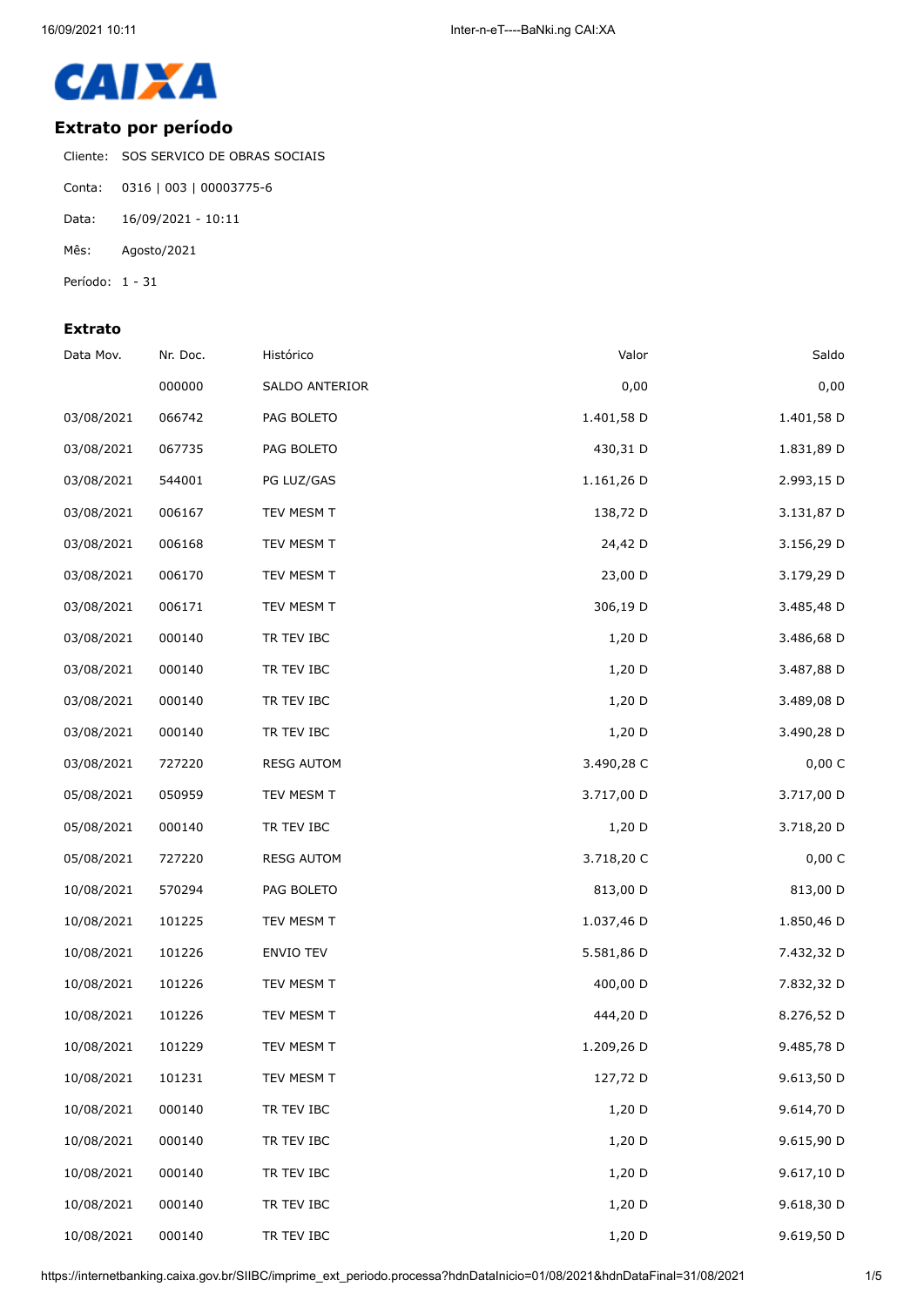|             | Inter-n-eT----BaNki.ng CAI:XA |                   |        | 16/09/2021 10:11 |
|-------------|-------------------------------|-------------------|--------|------------------|
| 9.620,70 D  | 1,20 D                        | TR TEV IBC        | 000140 | 10/08/2021       |
| 0,00 C      | 9.620,70 C                    | <b>RESG AUTOM</b> | 727220 | 10/08/2021       |
| 249,50 D    | 249,50 D                      | PAG BOLETO        | 241902 | 11/08/2021       |
| 949,50 D    | 700,00 D                      | PAG BOLETO        | 243445 | 11/08/2021       |
| 0,00 C      | 949,50 C                      | <b>RESG AUTOM</b> | 727220 | 11/08/2021       |
| 225,94 D    | 225,94 D                      | PAG BOLETO        | 207958 | 12/08/2021       |
| 18.588,91 D | 18.362,97 D                   | TEV MESM T        | 120845 | 12/08/2021       |
| 18.694,81 D | 105,90 D                      | ENVIO TEV         | 121114 | 12/08/2021       |
| 18.696,01 D | 1,20 D                        | TR TEV IBC        | 000140 | 12/08/2021       |
| 18.697,21 D | $1,20$ D                      | TR TEV IBC        | 000140 | 12/08/2021       |
| 0,00 C      | 18.697,21 C                   | <b>RESG AUTOM</b> | 727220 | 12/08/2021       |
| 154,00 D    | 154,00 D                      | PAG BOLETO        | 048349 | 13/08/2021       |
| 274,42 D    | 120,42 D                      | PAG FONE          | 886798 | 13/08/2021       |
| 0,00 C      | 274,42 C                      | <b>RESG AUTOM</b> | 727220 | 13/08/2021       |
| 90.254,10 C | 90.254,10 C                   | CRED TEV          | 201441 | 20/08/2021       |
| 0,00 C      | 90.254,10 D                   | APL AUTOM         | 990001 | 20/08/2021       |
| 101,80 C    | 101,80 C                      | CRED TEV          | 231355 | 23/08/2021       |
| 551,80 C    | 450,00 C                      | CRED TEV          | 231355 | 23/08/2021       |
| 636,67 D    | 1.188,47 D                    | PAG BOLETO        | 231755 | 23/08/2021       |
| 726,28 D    | 89,61 D                       | PAG BOLETO        | 605243 | 23/08/2021       |
| 3.070,80 D  | 2.344,52 D                    | PAG AGUA          | 937184 | 23/08/2021       |
| 4.400,96 D  | 1.330,16 D                    | TEV MESM T        | 004008 | 23/08/2021       |
| 5.990,23 D  | 1.589,27 D                    | TEV MESM T        | 004009 | 23/08/2021       |
| 6.152,73 D  | 162,50 D                      | TEV MESM T        | 004010 | 23/08/2021       |
| 6.308,41 D  | 155,68 D                      | TEV MESM T        | 004011 | 23/08/2021       |
| 8.438,41 D  | 2.130,00 D                    | TEV MESM T        | 004012 | 23/08/2021       |
| 12.155,41 D | 3.717,00 D                    | TEV MESM T        | 004013 | 23/08/2021       |
| 12.432,33 D | 276,92 D                      | TEV MESM T        | 004014 | 23/08/2021       |
| 12.686,82 D | 254,49 D                      | TEV MESM T        | 004015 | 23/08/2021       |
| 13.317,75 D | 630,93 D                      | TEV MESM T        | 008293 | 23/08/2021       |
| 14.256,21 D | 938,46 D                      | TEV MESM T        | 008294 | 23/08/2021       |
| 14.819,05 D | 562,84 D                      | TEV MESM T        | 008299 | 23/08/2021       |
| 15.433,77 D | 614,72 D                      | TEV MESM T        | 008306 | 23/08/2021       |
| 16.083,70 D | 649,93 D                      | TEV MESM T        | 008307 | 23/08/2021       |
| 16.839,84 D | 756,14 D                      | TEV MESM T        | 008308 | 23/08/2021       |
| 17.284,04 D | 444,20 D                      | TEV MESM T        | 008310 | 23/08/2021       |
| 17.489,04 D | 205,00 D                      | TEV MESM T        | 008311 | 23/08/2021       |
| 17.716,32 D | 227,28 D                      | TEV MESM T        | 008312 | 23/08/2021       |
| 17.980,24 D | 263,92 D                      | TEV MESM T        | 008316 | 23/08/2021       |

https://internetbanking.caixa.gov.br/SIIBC/imprime\_ext\_periodo.processa?hdnDataInicio=01/08/2021&hdnDataFinal=31/08/2021 2/5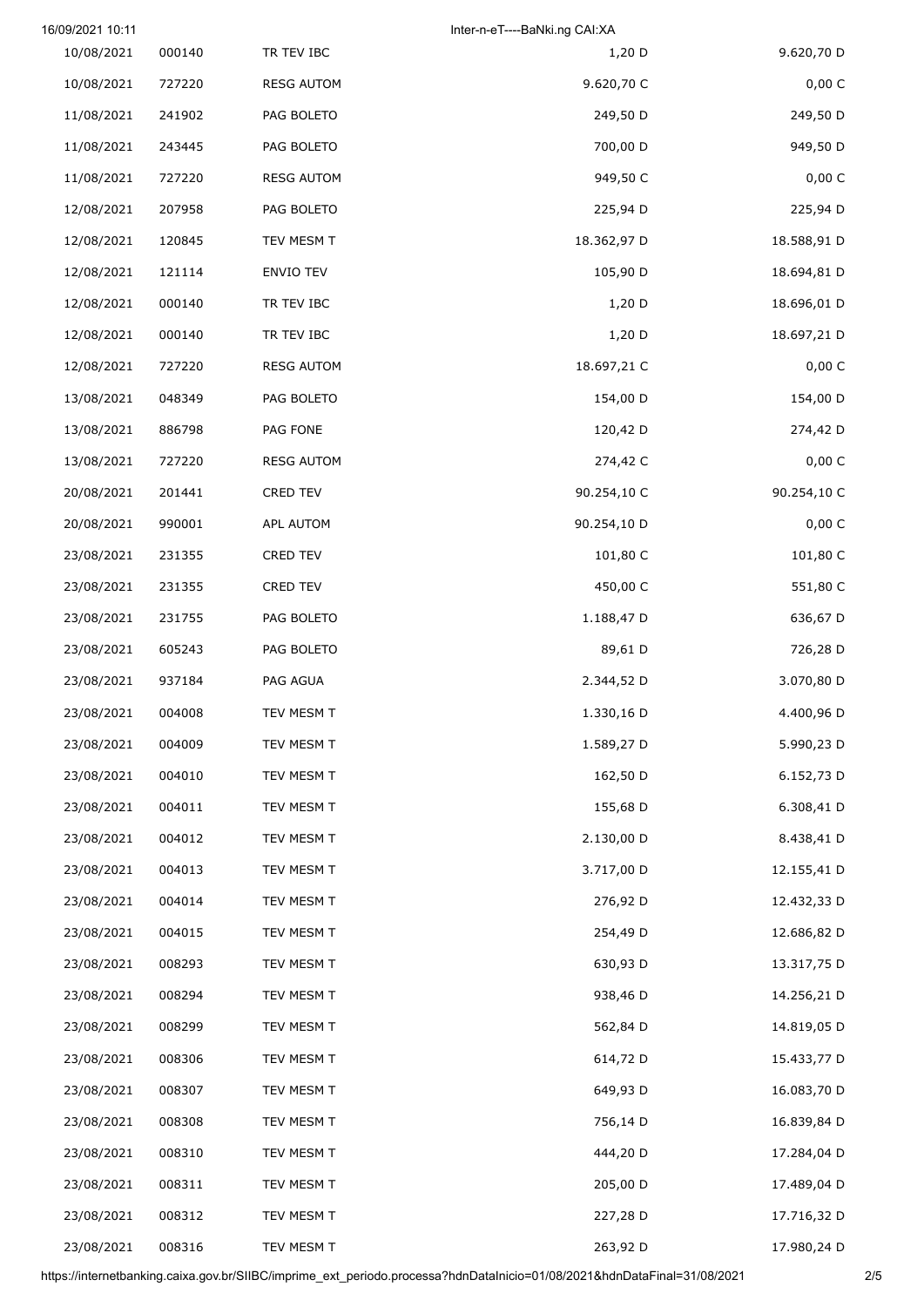## 16/09/2021 10:11 Inter-n-eT----BaNki.ng CAI:XA

| 23/08/2021 | 008318 | TEV MESM T        | 1.711,96 D  | 19.692,20 D |
|------------|--------|-------------------|-------------|-------------|
| 23/08/2021 | 008319 | TEV MESM T        | 1.631,52 D  | 21.323,72 D |
| 23/08/2021 | 008323 | TEV MESM T        | 300,00 D    | 21.623,72 D |
| 23/08/2021 | 231432 | TEV MESM T        | 562,84 D    | 22.186,56 D |
| 23/08/2021 | 231433 | TEV MESM T        | 649,93 D    | 22.836,49 D |
| 23/08/2021 | 231525 | TEV MESM T        | 562,84 D    | 23.399,33 D |
| 23/08/2021 | 000140 | TR TEV IBC        | 1,20 D      | 23.400,53 D |
| 23/08/2021 | 000140 | TR TEV IBC        | 1,20 D      | 23.401,73 D |
| 23/08/2021 | 000140 | TR TEV IBC        | 1,20 D      | 23.402,93 D |
| 23/08/2021 | 000140 | TR TEV IBC        | 1,20 D      | 23.404,13 D |
| 23/08/2021 | 000140 | TR TEV IBC        | 1,20 D      | 23.405,33 D |
| 23/08/2021 | 000140 | TR TEV IBC        | 1,20 D      | 23.406,53 D |
| 23/08/2021 | 000140 | TR TEV IBC        | 1,20 D      | 23.407,73 D |
| 23/08/2021 | 000140 | TR TEV IBC        | 1,20 D      | 23.408,93 D |
| 23/08/2021 | 000140 | TR TEV IBC        | 1,20 D      | 23.410,13 D |
| 23/08/2021 | 000140 | TR TEV IBC        | 1,20 D      | 23.411,33 D |
| 23/08/2021 | 000140 | TR TEV IBC        | 1,20 D      | 23.412,53 D |
| 23/08/2021 | 000140 | TR TEV IBC        | 1,20 D      | 23.413,73 D |
| 23/08/2021 | 000140 | TR TEV IBC        | 1,20 D      | 23.414,93 D |
| 23/08/2021 | 000140 | TR TEV IBC        | 1,20 D      | 23.416,13 D |
| 23/08/2021 | 000140 | TR TEV IBC        | $1,20$ D    | 23.417,33 D |
| 23/08/2021 | 000140 | TR TEV IBC        | 1,20 D      | 23.418,53 D |
| 23/08/2021 | 000140 | TR TEV IBC        | 1,20 D      | 23.419,73 D |
| 23/08/2021 | 000140 | TR TEV IBC        | 1,20 D      | 23.420,93 D |
| 23/08/2021 | 000140 | TR TEV IBC        | 1,20 D      | 23.422,13 D |
| 23/08/2021 | 000140 | TR TEV IBC        | 1,20 D      | 23.423,33 D |
| 23/08/2021 | 000140 | TR TEV IBC        | 1,20 D      | 23.424,53 D |
| 23/08/2021 | 000140 | TR TEV IBC        | 1,20 D      | 23.425,73 D |
| 23/08/2021 | 000140 | TR TEV IBC        | 1,20 D      | 23.426,93 D |
| 23/08/2021 | 000140 | TR TEV IBC        | 1,20 D      | 23.428,13 D |
| 23/08/2021 | 727220 | <b>RESG AUTOM</b> | 23.428,13 C | 0,00 C      |
| 24/08/2021 | 241039 | TEV MESM T        | 276,92 D    | 276,92 D    |
| 24/08/2021 | 000140 | TR TEV IBC        | 1,20 D      | 278,12 D    |
| 24/08/2021 | 727220 | <b>RESG AUTOM</b> | 278,12 C    | 0,00 C      |
| 25/08/2021 | 000000 | MANUT CTA         | 49,00 D     | 49,00 D     |
| 25/08/2021 | 727220 | <b>RESG AUTOM</b> | 49,00 C     | 0,00 C      |
| 26/08/2021 | 285740 | PG LUZ/GAS        | 1.098,30 D  | 1.098,30 D  |
| 26/08/2021 | 727220 | <b>RESG AUTOM</b> | 1.098,30 C  | 0,00 C      |
| 27/08/2021 | 058242 | PAG BOLETO        | 246,22 D    | 246,22 D    |

https://internetbanking.caixa.gov.br/SIIBC/imprime\_ext\_periodo.processa?hdnDataInicio=01/08/2021&hdnDataFinal=31/08/2021 3/5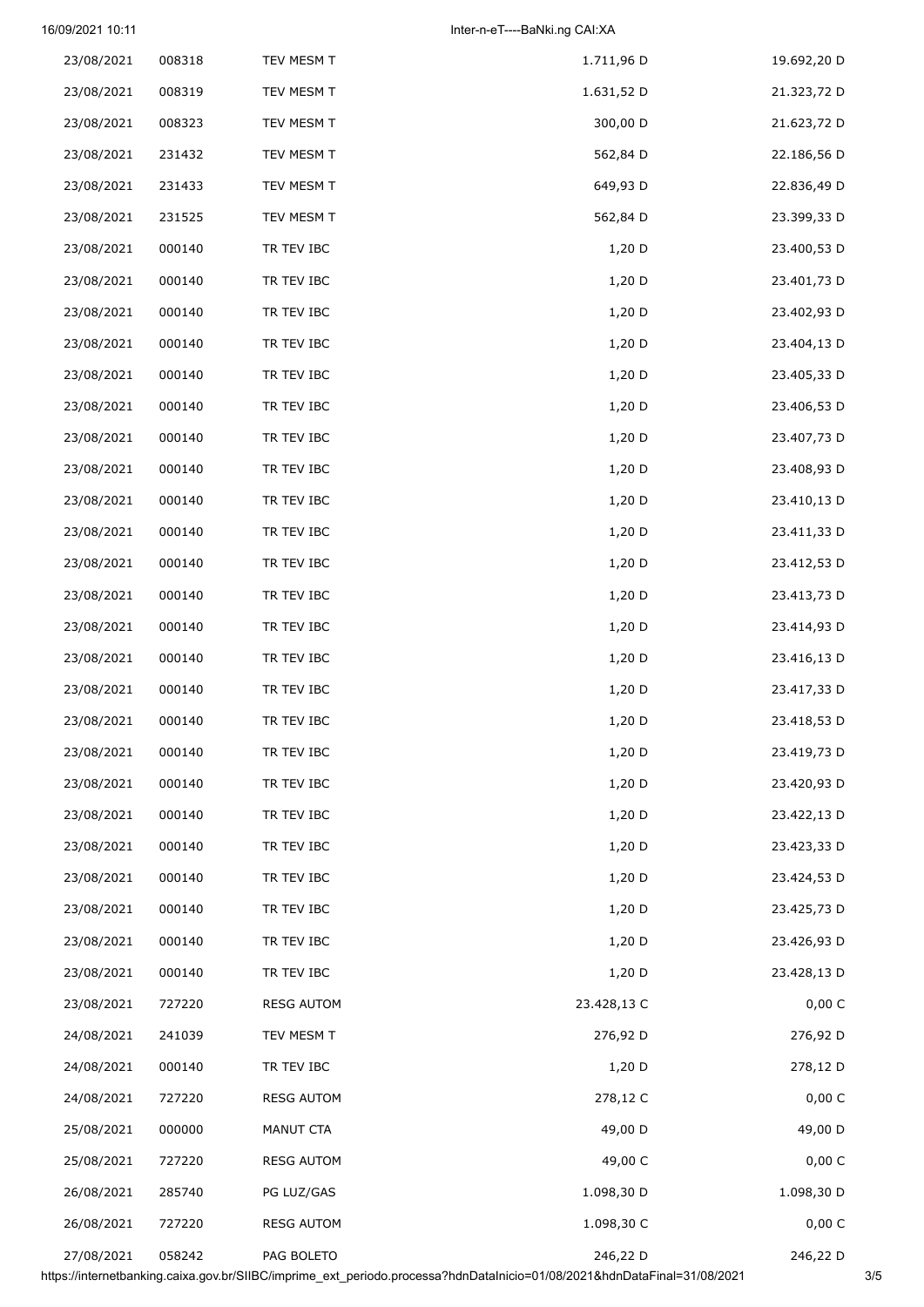## 16/09/2021 10:11 Inter-n-eT----BaNki.ng CAI:XA

| 27/08/2021 | 059011 | PAG BOLETO        | 1.341,49 D | 1.587,71 D  |
|------------|--------|-------------------|------------|-------------|
| 27/08/2021 | 059527 | PAG BOLETO        | 1.044,00 D | 2.631,71 D  |
| 27/08/2021 | 727220 | <b>RESG AUTOM</b> | 2.631,71 C | 0,00 C      |
| 30/08/2021 | 004780 | TEV MESM T        | 2.057,74 D | 2.057,74 D  |
| 30/08/2021 | 004782 | TEV MESM T        | 1.058,98 D | 3.116,72 D  |
| 30/08/2021 | 004783 | TEV MESM T        | 932,72 D   | 4.049,44 D  |
| 30/08/2021 | 004785 | TEV MESM T        | 3.161,32 D | 7.210,76 D  |
| 30/08/2021 | 004786 | TEV MESM T        | 1.145,85 D | 8.356,61 D  |
| 30/08/2021 | 004788 | TEV MESM T        | 3.080,05 D | 11.436,66 D |
| 30/08/2021 | 004789 | TEV MESM T        | 1.593,08 D | 13.029,74 D |
| 30/08/2021 | 004791 | TEV MESM T        | 1.336,63 D | 14.366,37 D |
| 30/08/2021 | 004793 | TEV MESM T        | 1.004,06 D | 15.370,43 D |
| 30/08/2021 | 004794 | TEV MESM T        | 1.970,45 D | 17.340,88 D |
| 30/08/2021 | 004795 | TEV MESM T        | 1.436,35 D | 18.777,23 D |
| 30/08/2021 | 004797 | TEV MESM T        | 3.177,13 D | 21.954,36 D |
| 30/08/2021 | 004802 | TEV MESM T        | 1.010,46 D | 22.964,82 D |
| 30/08/2021 | 004805 | TEV MESM T        | 2.670,67 D | 25.635,49 D |
| 30/08/2021 | 004806 | TEV MESM T        | 4.124,38 D | 29.759,87 D |
| 30/08/2021 | 004807 | TEV MESM T        | 1.767,51 D | 31.527,38 D |
| 30/08/2021 | 004808 | TEV MESM T        | 1.367,57 D | 32.894,95 D |
| 30/08/2021 | 004812 | TEV MESM T        | 2.717,61 D | 35.612,56 D |
| 30/08/2021 | 004813 | TEV MESM T        | 1.565,95 D | 37.178,51 D |
| 30/08/2021 | 000140 | TR TEV IBC        | 1,20 D     | 37.179,71 D |
| 30/08/2021 | 000140 | TR TEV IBC        | $1,20$ D   | 37.180,91 D |
| 30/08/2021 | 000140 | TR TEV IBC        | 1,20 D     | 37.182,11 D |
| 30/08/2021 | 000140 | TR TEV IBC        | 1,20 D     | 37.183,31 D |
| 30/08/2021 | 000140 | TR TEV IBC        | 1,20 D     | 37.184,51 D |
| 30/08/2021 | 000140 | TR TEV IBC        | 1,20 D     | 37.185,71 D |
| 30/08/2021 | 000140 | TR TEV IBC        | 1,20 D     | 37.186,91 D |
| 30/08/2021 | 000140 | TR TEV IBC        | 1,20 D     | 37.188,11 D |
| 30/08/2021 | 000140 | TR TEV IBC        | 1,20 D     | 37.189,31 D |
| 30/08/2021 | 000140 | TR TEV IBC        | 1,20 D     | 37.190,51 D |
| 30/08/2021 | 000140 | TR TEV IBC        | 1,20 D     | 37.191,71 D |
| 30/08/2021 | 000140 | TR TEV IBC        | 1,20 D     | 37.192,91 D |
| 30/08/2021 | 000140 | TR TEV IBC        | 1,20 D     | 37.194,11 D |
| 30/08/2021 | 000140 | TR TEV IBC        | 1,20 D     | 37.195,31 D |
| 30/08/2021 | 000140 | TR TEV IBC        | 1,20 D     | 37.196,51 D |
| 30/08/2021 | 000140 | TR TEV IBC        | 1,20 D     | 37.197,71 D |